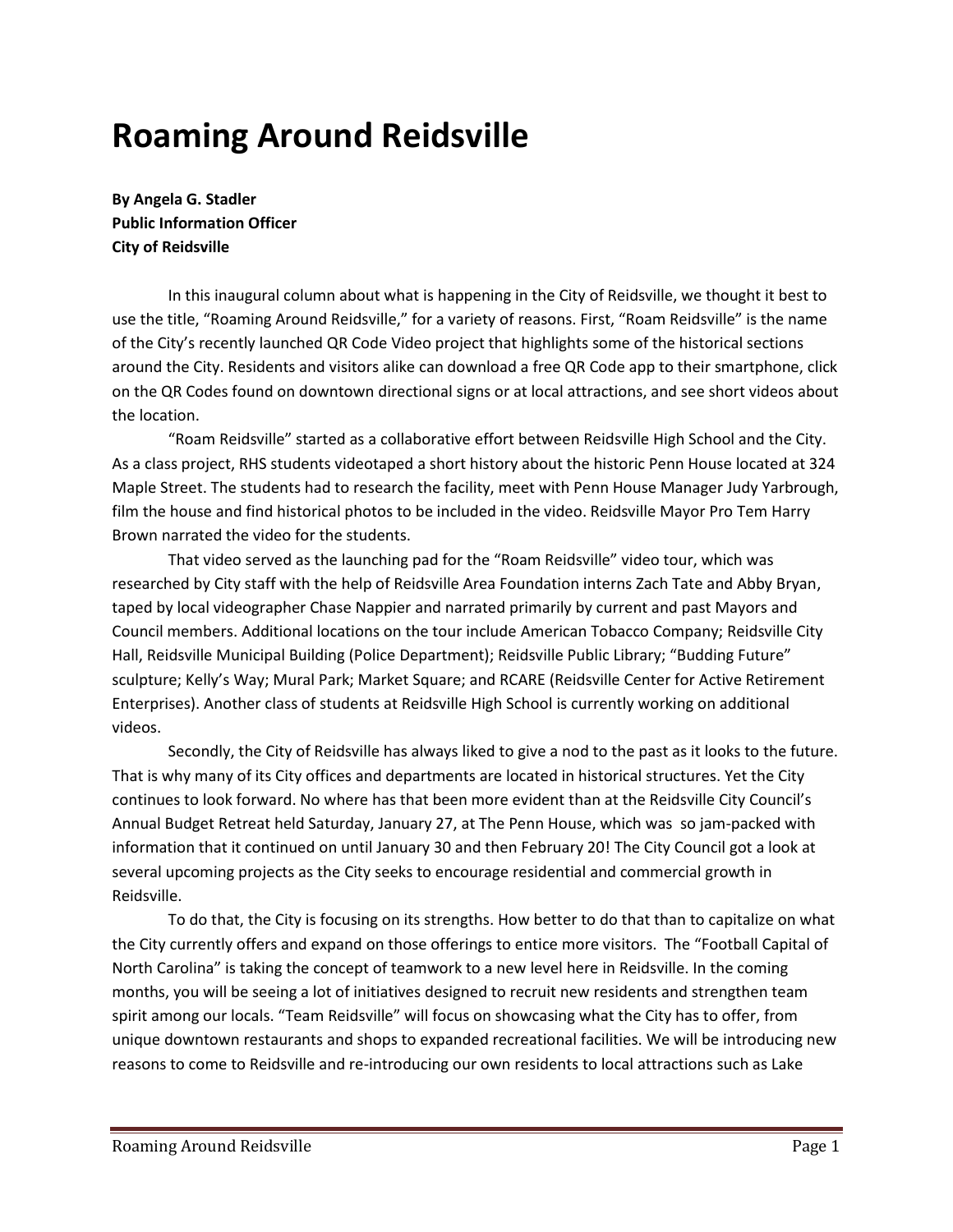Reidsville, Lake Hunt, a wonderful network of neighborhood parks and ever expanding miles of greenway trails and blueways.

Economic and residential development go hand-in-hand with the amenities a City has to offer, along with a revitalized downtown and robust commercial shopping areas. The City of Reidsville's official website, reidsvillenc.gov, will be paired with soon-to-be launched companion websites dedicated to economic development and tourism. These easy-to-navigate websites will showcase amenities that we sometimes take for granted and remind us why we love living in Reidsville!

More information on these initiatives will be found in future editions. Right now, let's highlight some of the things currently going on in the City of Reidsville.

## **Preventative Maintenance on Water System**

Beginning March 5 and continuing through May 7, the City will be doing preventative maintenance service on our water distribution system. While this is going on, we will switch from our current chloramines to chlorine to optimize the water quality in our water system. This isn't a new process – we've done it twice before. The change could mean some minor taste and odor changes, but this is normal and doesn't affect water quality.

## **Reidsville Police Department's Citizens Academy**

Last year's successful Academy means a repeat! The second year starts Thursday, March 8. Participants will get the opportunity to learn more about police work through this inside look at law enforcement. The 10-week Academy is designed so that these participants become partners with the police to help identify problems and solutions to issues facing our community.

# **Workforce Development Initiatives**

The City continues to work with local industries and Rockingham Community College to provide "Employment Bootcamps." These classes teach soft skills to participants, who then have the opportunity to apply for jobs with the host company. So far, the City's Economic Development Department has partnered with local industries like Premiere Finishing, Unifi, Keystone Foods and Henniges Automotive to teach prospective employees what these companies are looking for in their workers. The City's Parks & Recreation Department has provided Career Readiness programs to high school students at the Teen Center, Reidsville High School and at the Reidsville Chamber of Commerce's annual Business Showcase.

# **Creating an Active Adult Community**

The City of Reidsville, a Certified North Carolina Retirement Community, is positioning itself to be a truly Active Adult Community. We are the only City in North Carolina to receive the coveted American Association of Retirement Communities' "Seal of Approval." The AARC has recognized the City's commitment to providing amenities and a "best in style" lifestyle to its retired residents. The availability of top notch healthcare like that provided by the Moses Cone Health System and Annie Penn Hospital, as well as a State-of-the-Art senior center, RCARE, is helping in our efforts to recruit retirees who are not interested in sitting still but, instead, are looking for things to do, among them, opening new businesses and restoring historic homes.